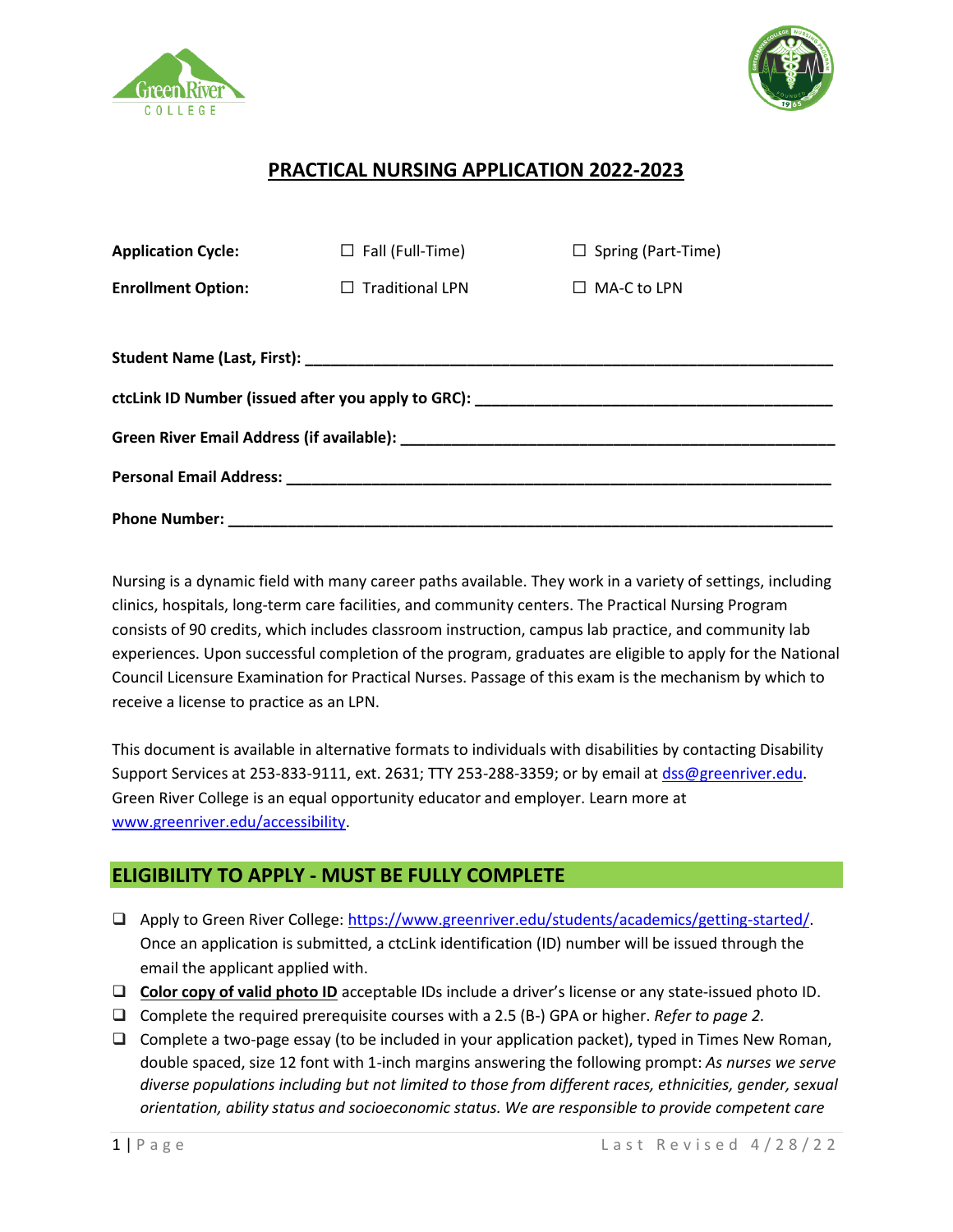*that addresses the unique needs of all those we serve. What does providing Culturally Competent Care mean to you? Refer to page 3.*

- ❑ Submit proof of AHA BLS Certification. Must be **Healthcare Provider BLS card certified by the American Heart Association (AHA BLS)** to apply. Please note that this is different from the standard CPR and can take up to 1 week to complete. It is your responsibility to maintain current AHA BLS certification throughout the program. *Refer to page 7.*
- ❑ Successfully complete the background check, drug screening and acknowledgement forms. **DO NOT RUN THE BACKGROUND CHECK OR PERFORM THE DRUG SCREENING AT THIS TIME.** *Refer to pages 9-10.*
- ❑ Submit copies of up-to-date immunization tests. This can take up to 8 months to complete. *Refer to pages 6-7.*
- ❑ Submit proof of personal health insurance. *Refer to page 7.*
- ❑ Submit a 1-page resume **describing** the specific activities and responsibilities of your professional and academic experiences, please do more than just list them. Include any activities, certifications, and skills relevant to health care. The font size needs to be 12-point Arial or Times New Roman with 1- inch margins across the page. *Refer to page 4.*
- ❑ For those seeking to complete the MA to LPN option, submit a copy of your active, unencumbered Washington State MA licensure information and a copy of your transcripts demonstrating proof of graduation from an approved MA-C educational program. *Refer to page 8.*
- ❑ For HEET students, submit your participant verification letter. *Refer to page 8.*
- ❑ Submit any relevant licensure information if seeking bonus points. *Refer to page 4 and 8.*
- ❑ Submit **official transcript(s)** from every college or university (except Green River College) that you have taken any of the prerequisites at. *Refer to pages 2 & 11.* Transcript evaluations can take up to 6-8 weeks to be reviewed. If you have transcripts sent, it MUST stay in the original sealed envelope unopened.
- ❑ Submit **unofficial transcript(s)** from every college or university with your application, this will allow us to begin processing the application while we wait for official transcripts.

**Email all application materials in PDF form** to the Office of the Registrar, [RegistrarsOffice@greenriver.edu](mailto:RegistrarsOffice@greenriver.edu)

**Applications will be accepted beginning 5/16/2022 & must be received by 4:00 pm on 07/08/2022. Applicants will be notified of acceptance into the program during the week of 08/01/2022. Admitted students and the top 10- waitlisted applicants are required to attend an all-day mandatory orientation held 08/17/2022.Those who fail to attend forfeit their seat to the next applicant on the waitlist. Classes will begin on 09/19/2022.**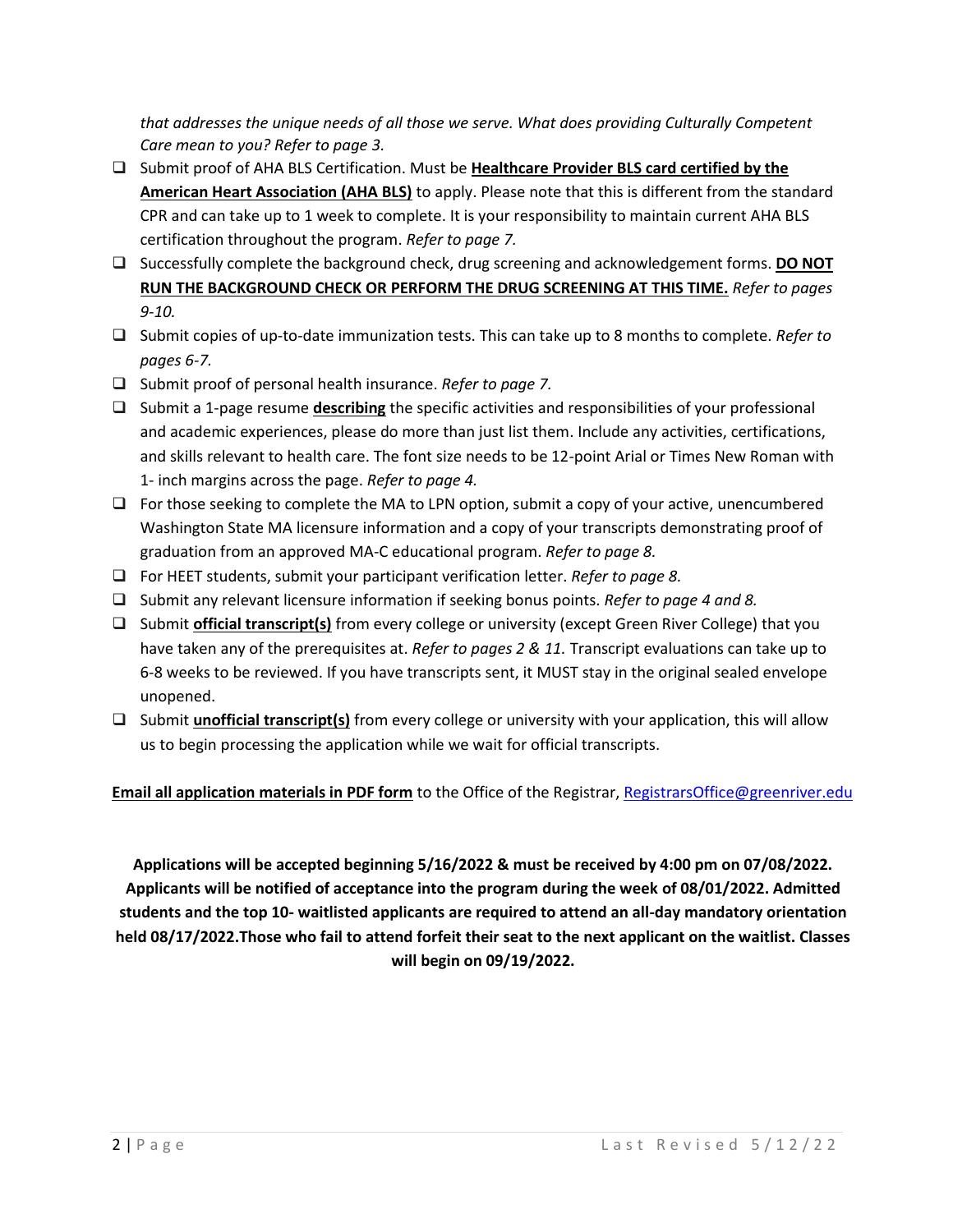# **EVALUATION & SCORING**

#### **PREREQUISITE COURSES**

Applicants must complete the following prerequisites before admission into the program. One course may be in-progress during the summer at the time of application. The LPN Program does not limit the number of times an applicant may repeat a course or have expiration dates for course completions. Applicants must have a minimum grade of a 2.5 (B-) in each prerequisite to be eligible to apply. **Repeated course(s), withdrawals, pending prerequisite, and inconsistent academic performance may make your application less competitive**, but you are still welcome to apply.

| <b>Course Title</b>                                             | <b>Green River Course</b>              |  |
|-----------------------------------------------------------------|----------------------------------------|--|
| <b>General Biology</b>                                          | <b>BIOL&amp; 160</b>                   |  |
| Anatomy and Physiology 1                                        | <b>BIOL&amp; 241</b>                   |  |
| Anatomy and Physiology 2                                        | <b>BIOL&amp; 242</b>                   |  |
| <b>English Composition</b>                                      | <b>ENGL&amp; 101</b>                   |  |
| Introduction to Psychology                                      | <b>PSYC&amp; 100</b>                   |  |
| Lifespan Psychology                                             | <b>PSYC&amp; 200</b>                   |  |
| <b>Introduction to Statistics</b>                               | MATH& 146 or MATH 256                  |  |
| Nutrition                                                       | <b>NUTR&amp; 101</b>                   |  |
| <b>Speech Communication</b>                                     | CMST& 101 or CMST& 210 or CMST& 220 or |  |
|                                                                 | CMST& 230 or CMST 238                  |  |
| All classes require a grade of 2.5 remember this is the minimum |                                        |  |

#### **SCORING**

Applications will be evaluated for minimum eligibility and then ranked based on the four categories listed below with an opportunity for an additional 15% bonus points as described. Each category is carefully considered and valuable in the application process.

**Final admission to the program depends on the results of the following:** prerequisites, essay, resume, pending Washington State Patrol, Healthcare agency and National background checks.

- 1. Prerequisite / Competitive GPA (50% of application score): After grades for any in-progress courses are received, the GPA for prerequisite courses will be calculated. One course may be in-progress during the time of application.
- 2. Essay (15% of application score): Complete a two-page essay (to be included in your application packet), typed in Times New Roman, double spaced, size 12 font with 1-inch margins answering the following prompt: *As nurses we serve diverse populations including but not limited to those from different races, ethnicities, gender, sexual orientation, ability status and socioeconomic status. We are responsible to provide competent care that addresses the unique needs of all those we serve. What does providing Culturally Competent Care mean to you?*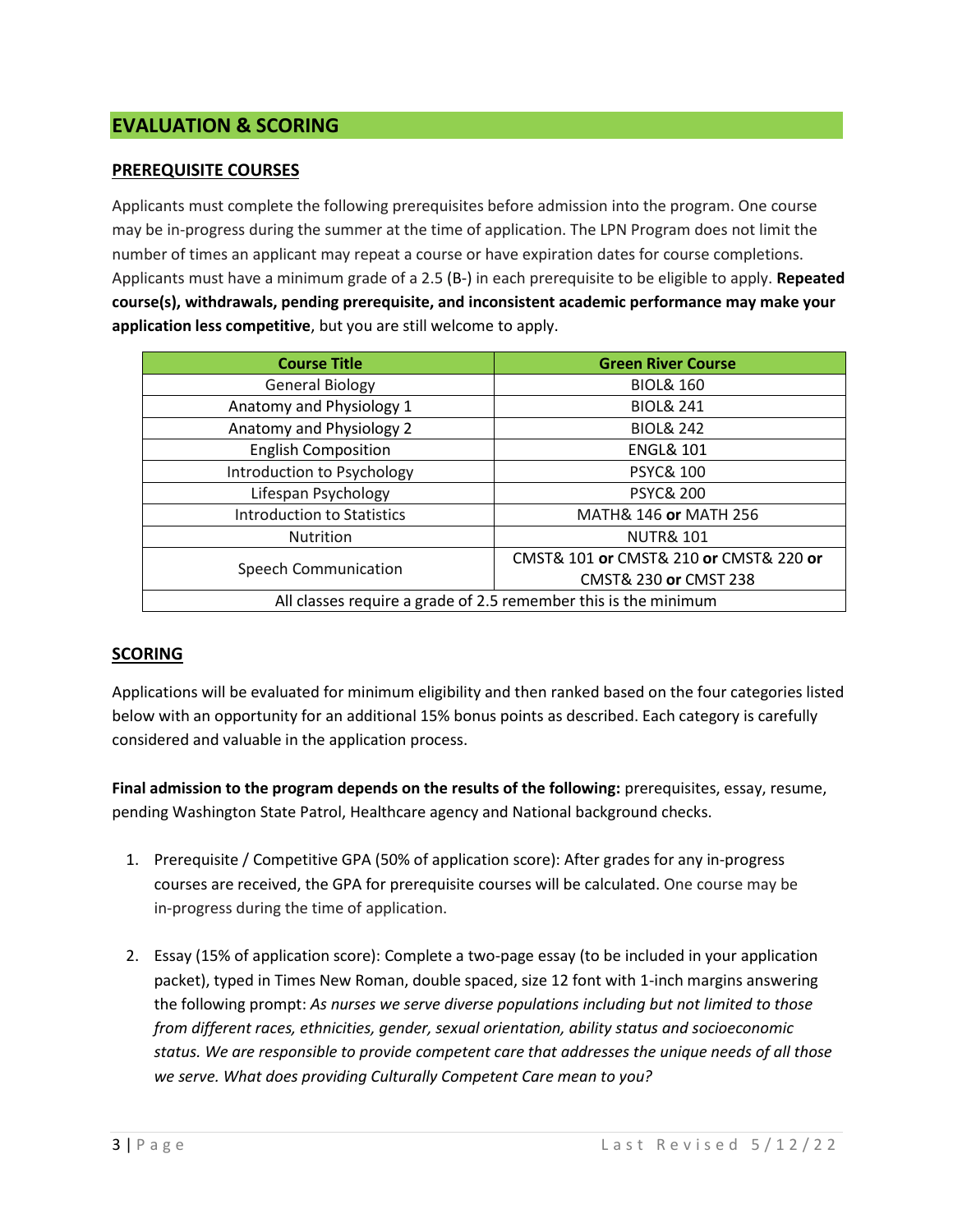- 3. Resume (15% of application score): Submit a 1-page resume **describing** the specific activities and responsibilities of your professional and academic experiences. Include any activities, certifications, and skills relevant to healthcare. The font size needs to be 12-point Arial or Times New Roman with 1- inch margins across the page.
- 4. All materials submitted on time, completed correctly, with all required documents (10%)
- 5. Bonus Points (15% possible), if applicable for the following:
	- ❑ 5% for having one of the following: CNA, NA-C, NA-R, MA, or HCA by enclosing a copy of your most recent professional certification or license (current or expired – no more than 1 year) in your application. *Refer to page 8.*
	- ❑ 5% will be given if you completed the CNA from Green River College
	- ❑ 5% for HEET Grant Training Fund students. *Refer to page 8.*

# **ACCOMMODATIONS**

Candidates for the Practical Nursing Program are required to certify that these standards have been provided to them. Applicants who need accommodations to meet standards may request accommodations. Eligibility for accommodations are identified through the Disability Support Services office. Additional information about requesting accommodation is available a[t www.greenriver.edu/DSS.](https://www.greenriver.edu/campus/campus-resources/disability-support-services/)

# **FUNDING OPTIONS**

- Workforce Education: [https://www.greenriver.edu/students/academics/workforce/.](https://www.greenriver.edu/students/academics/workforce/) Workforce Education programs provide financial support to help connect students with a path into a highdemand, high wage career. If eligible, Workforce Education Grants may provide funding for tuition, books, childcare, transportation, and specialized tools/equipment. Students must meet with a Workforce Education Coordinator to determine eligibility.
- Grants and Scholarships: Please refer to the Green River College website for funding options.
	- FAFSA: <https://www.greenriver.edu/students/pay-for-college/financial-aid/>
	- Green River Foundation Scholarships: <https://www.greenrivercollegefoundation.org/applynow>
	- Washington State Scholarship: <https://www.greenrivercollegefoundation.org/scholarships/otherfunding>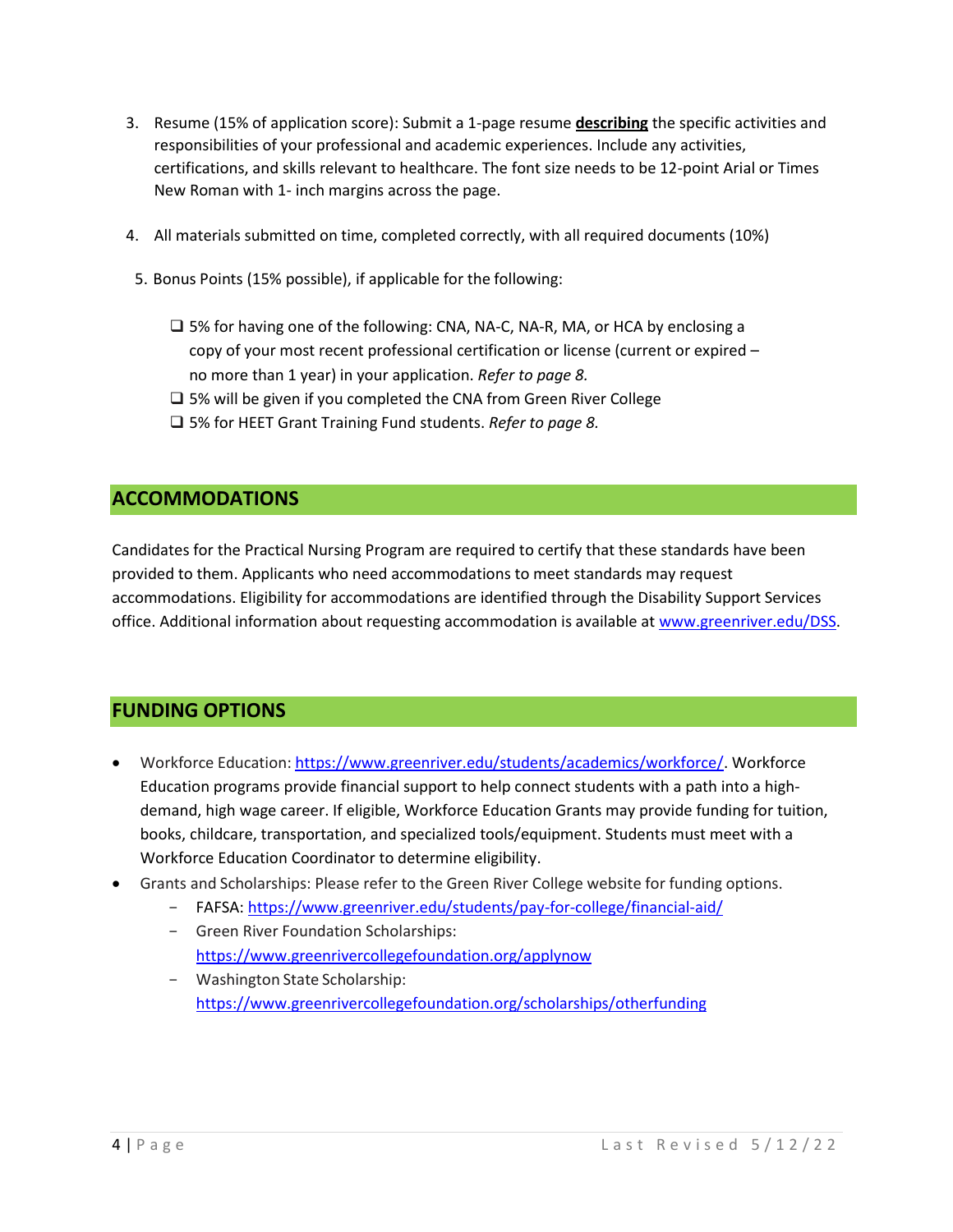# **COST**

Please refer to the Green River College website for the current tuition rates and fees: [https://www.greenriver.edu/students/academics/getting-started/tuition-fees/.](https://www.greenriver.edu/students/academics/getting-started/tuition-fees/)

| <b>Expenses</b>                                                    | <b>Approx. Cost</b> |
|--------------------------------------------------------------------|---------------------|
| Green River Tuition per credit - in state                          | \$116 per credit    |
| Green River Tuition per credit - out of state or International     | \$131 per credit    |
| Supplies, Textbooks, Course Fees and Misc.                         | \$2500.00 and up    |
| Washington State application & National State Exam (NCLEX) License | \$250.00-300.00     |
|                                                                    | In-State: \$7,697   |
| Approximate Total- Cost based on 90 program credits                | Out-State: \$8,166  |

# **NOTIFICATION AND MANDATORY ORIENTATION**

If you have questions about the application or any of the processes listed in this application, please email the Health Occupations Advisor, [healthoccadmissions@greenriver.edu.](mailto:healthoccadmissions@greenriver.edu) Please note, due to the high volume of student emails, it may take 1-2 business days for a reply.

Students assume all responsibility for reviewing and following instructions. There will be no exceptions to the admission process. **Applications will be accepted beginning May 16th, 2022 and must be received no later than 4:00 pm on July 8th, 2022.** Applicants will be notified of acceptance into the program during the week of August 1st, 2022. Admitted students and the top 8 waitlisted applicants are **required to attend an all-day mandatory orientation held 08/17/2022**.Those that fail to attend forfeit their seat to the next applicant on the waitlist.

**The notification will be done through your Green River student email or your personal email account if you haven't been assigned a Green River student email account.** Some may only receive conditional acceptance if any of the following apply: in the process of taking prerequisites, pending official transcript(s) review, pending Washington State Patrol, Healthcare agency and National background checks.

Email all application materials in PDF form to the Office of the Registrar, [registrarsOffice@greenriver.edu.](file:///C:/Users/Kara/Downloads/registrarsOffice@greenriver.edu) **Applications must be received no later than 4:00pm on July 8th, 2022. Late or incomplete applications will be denied.**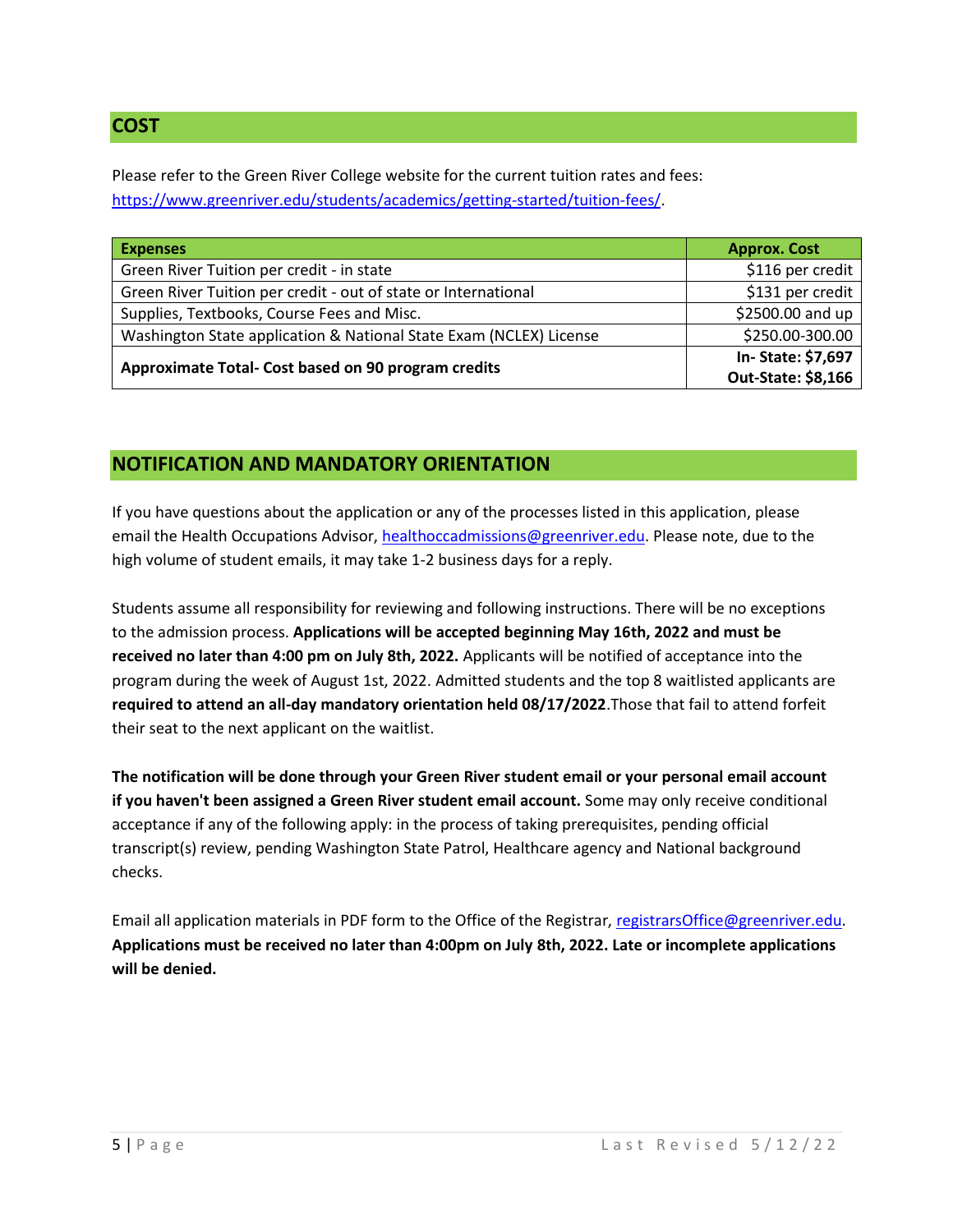# **IMMUNIZATIONS AND ADDITIONAL INFORMATION**

#### **REQUIRED IMMUNIZATIONS AND TESTS**

In order to participate in the Community Lab/clinical courses, students need to have all of the immunizations and tests completed. **Documentation must be from a healthcare provider and include signature, credentials, and date (mm/dd/yyyy).** Can take up to 8 months to complete. Please refer to th[e GRC Nursing website](https://www.greenriver.edu/students/academics/degrees-programs/nursing/practical-nursing/application/immunization/) for directions. Green River College will not attempt to locate an alternative location for clinicals for those that do not have the required immunizations and tests.

**Tuberculin Status [PPD(TB)]:** Must have 2-step TB noting placement location and results with dates (4 visits total), or a Quantiferon blood draw.

If no records or more than 12 months since last Two-Step TST, a Two-Step TST must be done before enrollment in the program. The 2-step process is explained as follows:

- **First visit:** Get the TB shot (make sure you get documentation for this date and signature).
- **Second visit:** Two days after visit #1 you go back to get the TB Test Reading (results) this should be given in millimeters (mm), which will determine whether the test is positive or negative.
- **Third visit:** No sooner than one week after visit #1 (1st TB shot), no later than two weeks after visit #1. You will get the whole process done over again. This visit you get your 2nd TB shot.
- **Fourth (final) visit:** Two days after visit #3 you will get the 2nd TB shot reading. Again, you need documentation stating the results in millimeters (mm) and whether the effect is positive or negative.

**Note of Caution: Be aware that a 2-step TB has 4 total components, the TB shot and TB reading, both done twice.** You must have 2 separate TB Tests within the proper timeframe. For your convenience, a **form is available on Page 13** that can be filled out by your provider and follows the above guidelines for timed 2-step TB testing.

If an applicant has a medically documented history of prior BCG vaccine, an IGRA test will need to be obtained. If the results are positive, they will be required to get a clear chest x-ray and provide a negative symptom check from a healthcare provider. (IGRA should be drawn on the same day as live-virus vaccines or weeks after administration of live-virus vaccines.). Students with a history of positive TB results must provide proof of a clear chest x-ray and submit an annual negative symptom check from a healthcare provider.

**Hepatitis B:** The Hepatitis B vaccination is a series of 3 intramuscular injections completed at appropriate time intervals (1 and 6 months after the initial dose) and a post-vaccination titer (blood draw) at 6-8 weeks after the series completion. If the titer is negative, then the series is repeated, and another titer is drawn 6-8 weeks after the completion of the second series. This vaccination can be obtained through your healthcare provider. Students may also provide documentation of a positive titer (anti-HBs or HepB Sab) or sign a vaccination declination. However, specific healthcare institutions may require vaccination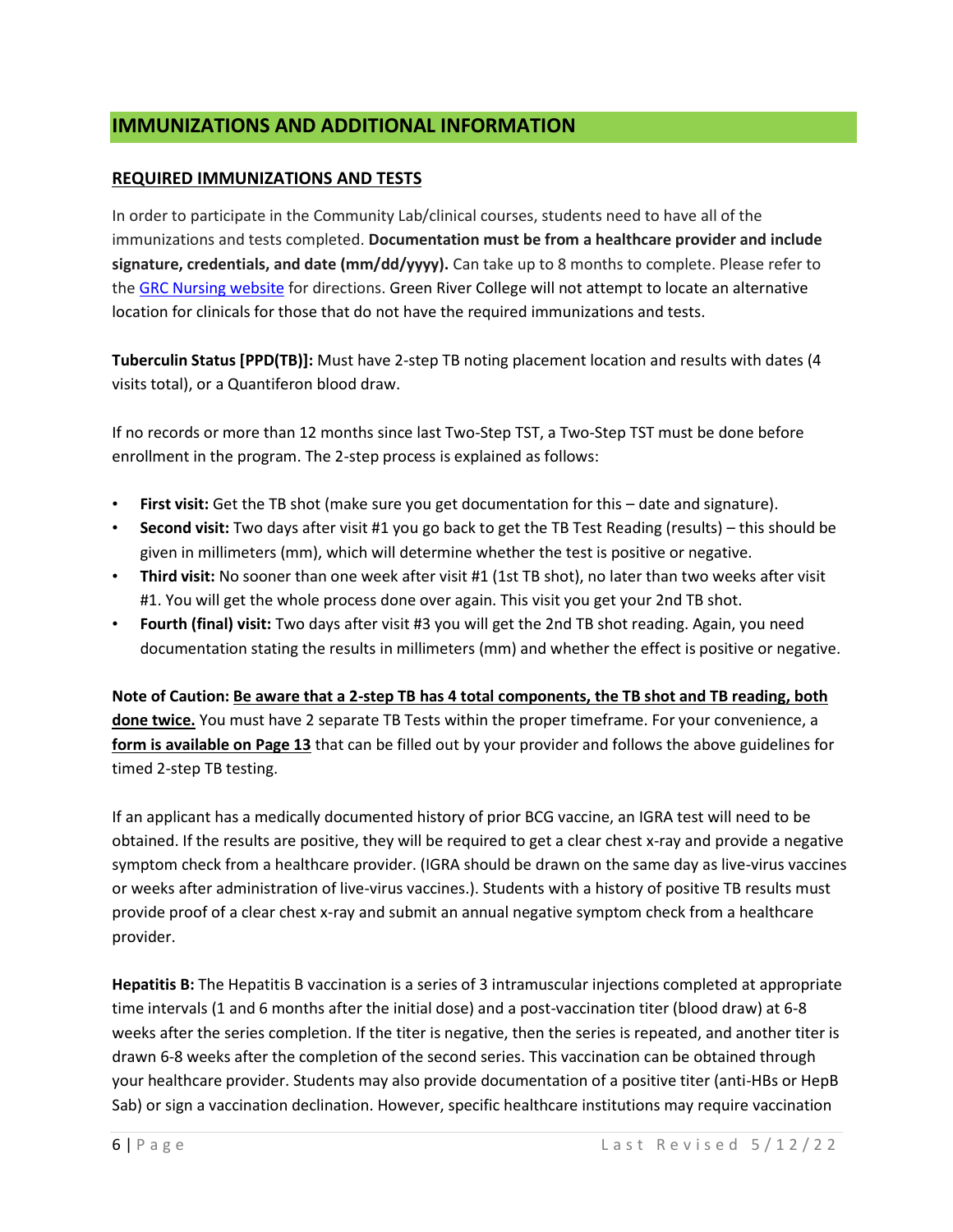without exception; alternate clinical rotation arrangements will not be made. Can take up to 8 months to complete.

**Tetanus, diphtheria, pertussis (Tdap):** Must have one adult dose of Pertussis (Tdap) after age 18. And a Tdap or Td within 10 years.

**Measles (Rubeola), Mumps, & Rubella:** Proof of vaccination (2 doses at appropriate intervals) or proof of immunity by titer, showing resistance to all three.

**Varicella (Chickenpox):** Proof of vaccination (2 doses at appropriate intervals) or proof of immunity by titer.

**Flu:** Annual season flu vaccination is required for community clinics. Typically offered beginning in August/September and available through April.

**COVID-19:** We require the two-step Moderna or Pfizer OR one-step Johnson & Johnson COVID-19 vaccine in order to participate in the program. At this time, we also require the booster for those eligible.

#### **ADDITIONAL REQUIREMENTS**

**Medical Insurance:** Provide a copy of your medical insurance card.

**Liability Insurance:** Purchase insurance during the first week of the fall quarter from Green River College.

**Healthcare provider CPR (BLS):** All applicants must be Healthcare Provider BLS card certified by the American Heart Association (AHA BLS) to apply. Please note that this is different from the standard CPR commonly offered. It is the student's responsibility to maintain current AHA BLS certification throughout the program. Failure to do so will result in failure to progress in the program. If you are unable to find an appropriate AHA course due to COVID-19 restrictions please reach out to the Health Occupations Advisor, [healthoccadmissions@greenriver.edu](mailto:healthoccadmissions@greenriver.edu) to discuss BLS training options. To find a course near you visit[: Basic Life Support \(BLS\) Course Options | American Heart Association CPR & First Aid.](https://cpr.heart.org/en/courses/basic-life-support-course-options)

**Drug screening:** All students will be required to submit a drug screen **after acceptance** into the program and before attending community clinical. The student will be provided with the name and location of an authorized agency who will conduct the screening. The student is responsible for all costs associated with the drug screening. If the screen comes back ineligible, a medical review may be done for an additional fee (some Rx drugs will cause a positive drug screen). **If a student fails to produce the requested sample by the date and time designated, the student will be ineligible.**

**Licensure:** For students seeking to enroll in the MA-LPN option or those seeking to receive bonus points for having a healthcare provider license. Refer to page 8.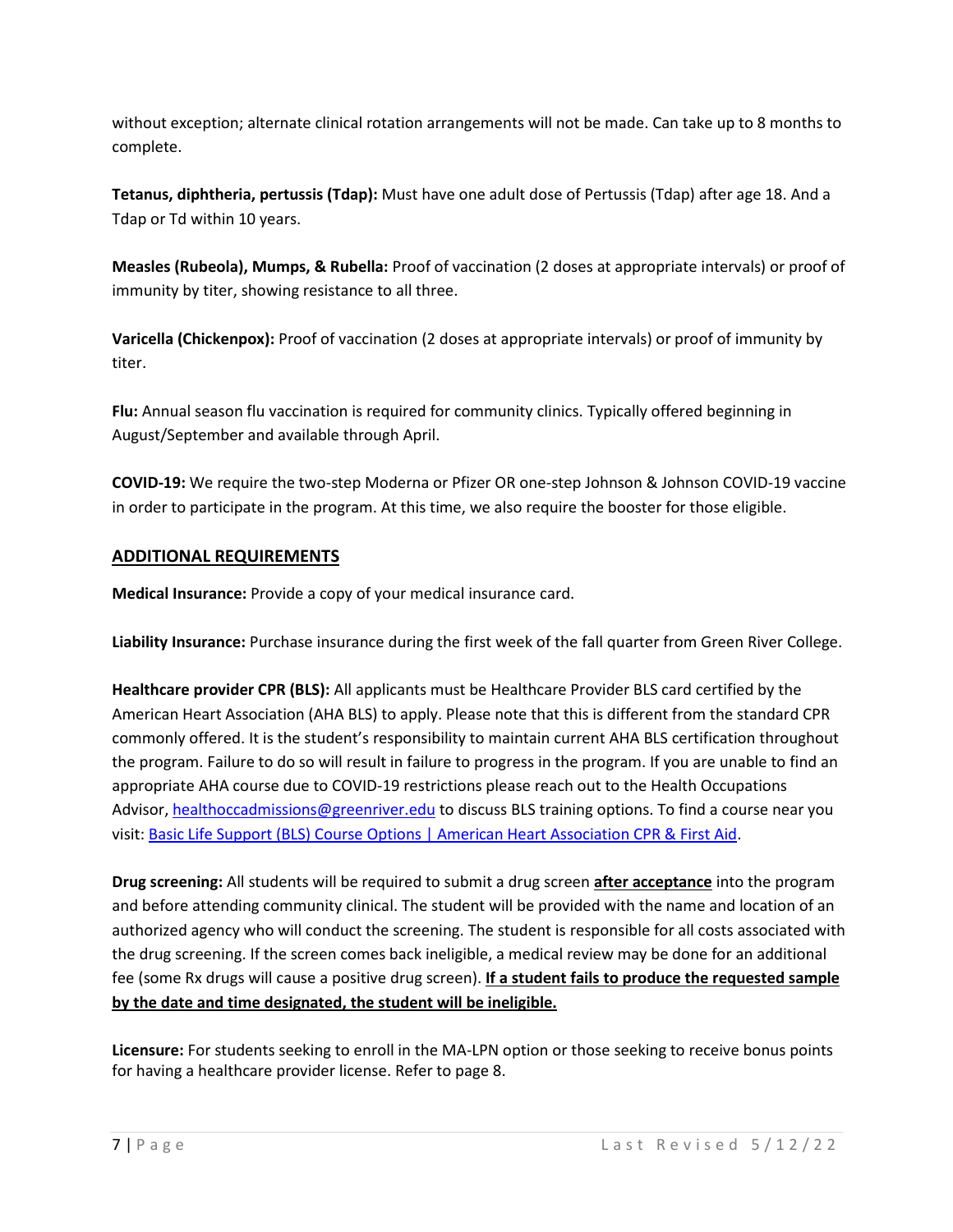**HEET Grant Training Fund students:** For all HEET Grant students applying to the program, please include your Training Fund Letter acknowledging your participation in this program as proof of participation.

### **LICENSE VERIFICATION**

For license verification, you must legibly print the information before submitting this form as part of your application packet. For students seeking to enroll in the MA-LPN option please complete the following. You must also include a copy of your active, unencumbered Washington State MA-C License. Please ensure that you print clearly. If you wish to receive bonus points for having a healthcare provider license, please complete the following and include a copy of your most recent professional certification or license.

| Name of program where education was completed: __________________________________ |                                                                                                                                |  |
|-----------------------------------------------------------------------------------|--------------------------------------------------------------------------------------------------------------------------------|--|
| Location of program where education was completed: _____________________________  |                                                                                                                                |  |
|                                                                                   |                                                                                                                                |  |
| I verify that the information above is correct.                                   |                                                                                                                                |  |
|                                                                                   | Date:<br><u> 1999 - Jan James James James James James James James James James James James James James James James James Ja</u> |  |

# **I-BEST SUPPORT**

Classroom success can be yours, even if you have trouble in a traditional classroom setting. The Practical Nursing program incorporates the I-Best program, where you can receive help from an additional instructor all quarter long. This second instructor assists your primary teacher helping you with: English as a second language, study skills development, math skills assistance, test taking, career options. To qualify for the additional I-Best program support, you must take a placement exam called the CASAS. All students are required to take the CASAS exam during the first week of class.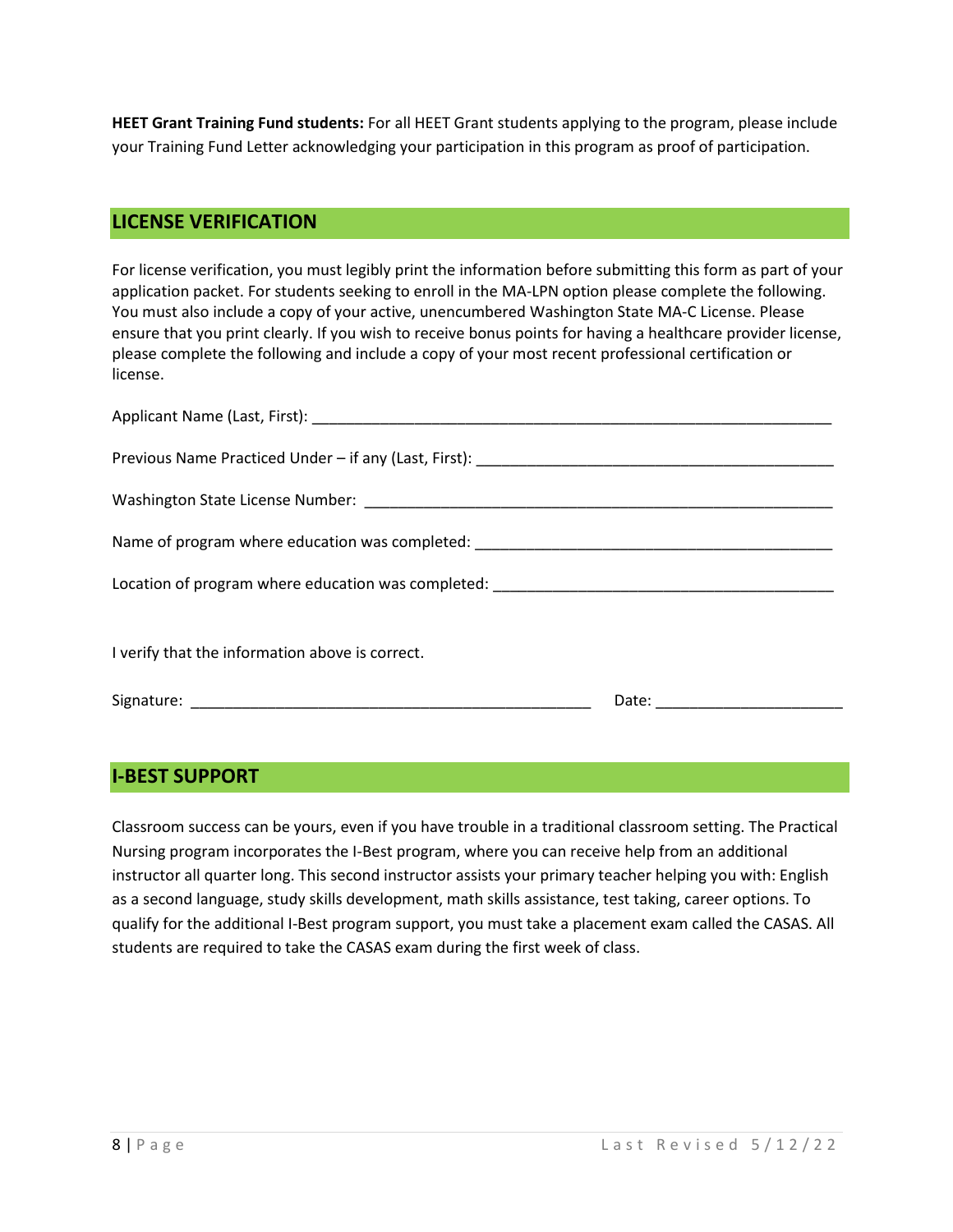#### **BACKGROUND CHECKS**

The following section must be completed and turned in with your application. **Do not pay to run the background check.** We will contact you when it is appropriate for us to run a background check. Clinical fieldwork is integrated throughout the program and is required for all students. Placement can occur but is not limited to, the following settings: long-term care, rehabilitation care, outpatient clinics, school districts, pediatric clinics, hospitals, and home health. Disqualifying factors on a criminal background check limits or prevents Community Lab/clinical placement and employability. If you have cause for concern regarding your criminal history outcome or any charges related to vulnerable populations (i.e., children, vulnerable adults), contact the Department of Healt[h https://www.doh.wa.gov/](https://www.doh.wa.gov/) to receive clarification about the background as it pertains to licensure. Final admission to the program is dependent upon the results of this background check. See [Washington State DSHS](https://www.dshs.wa.gov/ffa/disqualifying-list-crimes-and-negative-actions) Secretary's List of [Crimes and Negative Actions.](https://www.dshs.wa.gov/ffa/disqualifying-list-crimes-and-negative-actions)

#### **CHILD/ADULT ABUSE INFORMATION ACT RCW 43.43.830 THROUGH 43.43.845**

All students who will be placed in practicum education sites for Green River College's health occupation programs are requested to complete the below, Washington State Patrol Abuse Clearance section. The purpose of this abuse clearance is to assure the safety and well-being of patients, clients, and children who come into contact with students. Practicum education sites are expecting that Green River students will not pose undue risks to the safety of patients/children.

**The Washington State Patrol, abuse clearance request, is for the following:** "Child/Adult Abuse Information: Response limited to convictions against children or other persons, dependency proceedings, abuse of vulnerable adults, and DOL disciplinary board final decisions and any subsequent criminal charges associated with the conduct that is the subject of the disciplinary board final decision." Please be aware that information on other felony and misdemeanor convictions may be reported from the State Patrol office. This abuse clearance is used only for the purpose of practicum education placement, determination and further dissemination or use of the record is prohibited.

As stated earlier, all students are **required to complete this form**. Any student choosing not to complete this process must be aware that the ability of faculty to arrange practicum education experiences will be severely restricted and, in some instances, impossible. A large number of facilities (all of them for the Practical Nursing Program) require proof of this clearance before students are allowed to participate in any practicum and clinical activities.

#### **I have read and understood this information about the Washington State Patrol Abuse Clearance.**

Signature: \_\_\_\_\_\_\_\_\_\_\_\_\_\_\_\_\_\_\_\_\_\_\_\_\_\_\_\_\_\_\_\_\_\_\_\_\_\_\_\_\_\_\_\_\_\_\_ Date: \_\_\_\_\_\_\_\_\_\_\_\_\_\_\_\_\_\_\_\_\_\_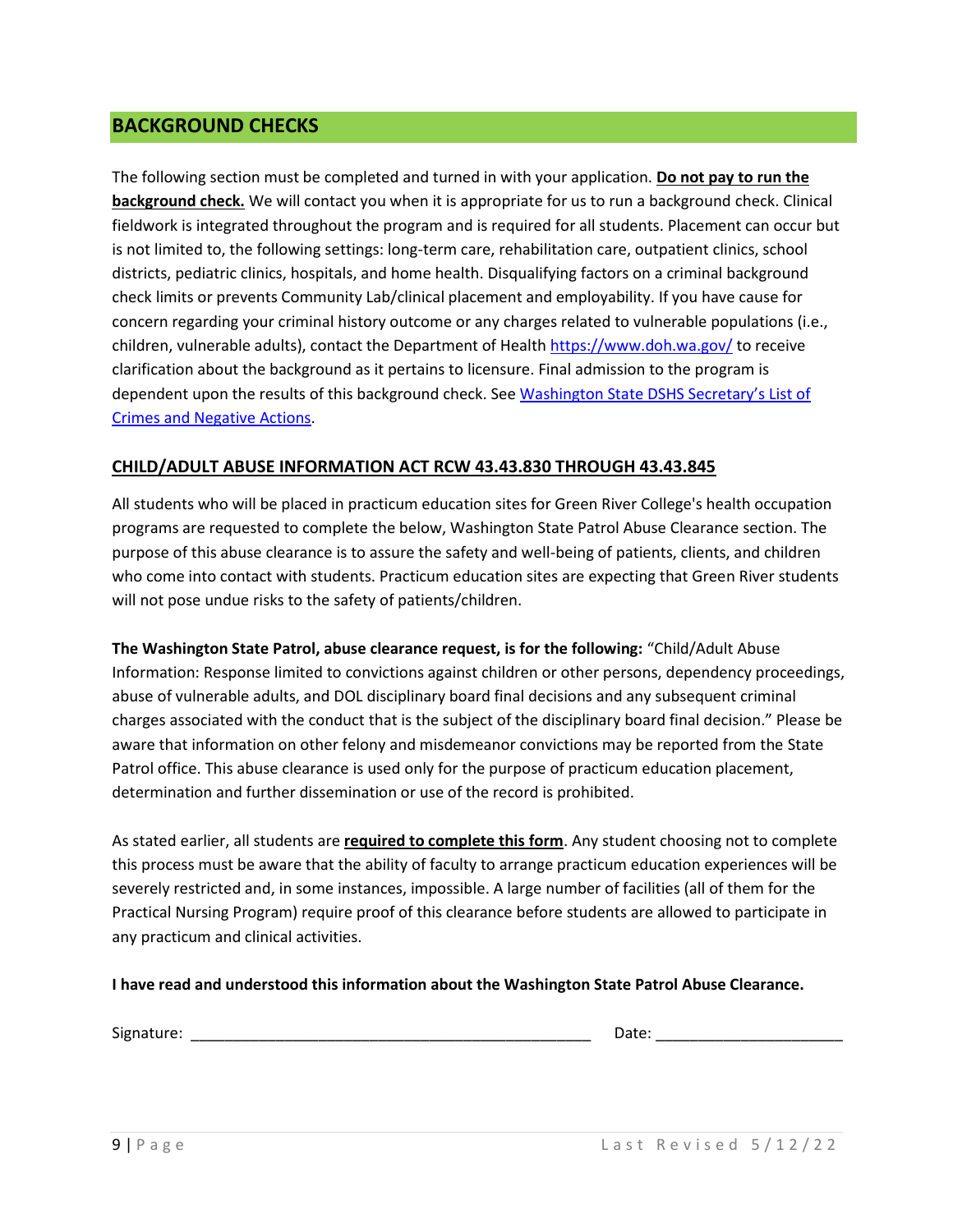Complete the following information permitting the program to run the required background checks. Please ensure that you print clearly.

# **ACKNOWLEDGEMENT**

By indicating below, I verify that this application packet for the Practical Nursing Program is accurate and has been completed to the best of my knowledge. I, at this moment, authorize Green River College to perform criminal background checks, maintain the record(s) until I graduate or withdraw from the program, and share the information as requested by clinical sites. **I understand any questionable records/incidences in my past can prevent me from completing clinical and therefore, without clinical I cannot complete this program.** I understand that I may request a reasonable accommodation to meet the standards.

| 1. I will be checking my personal email (or GRC email if available) regularly                                          | Initial |
|------------------------------------------------------------------------------------------------------------------------|---------|
| 2. I understand I must successfully pass a drug screen and will be<br>fingerprinted for clinical placements            | Initial |
| 3. I read the disqualifying factors located on WA State DSHS website                                                   | Initial |
|                                                                                                                        |         |
|                                                                                                                        |         |
| Signature: All the state of the state of the state of the state of the state of the state of the state of the<br>Date: |         |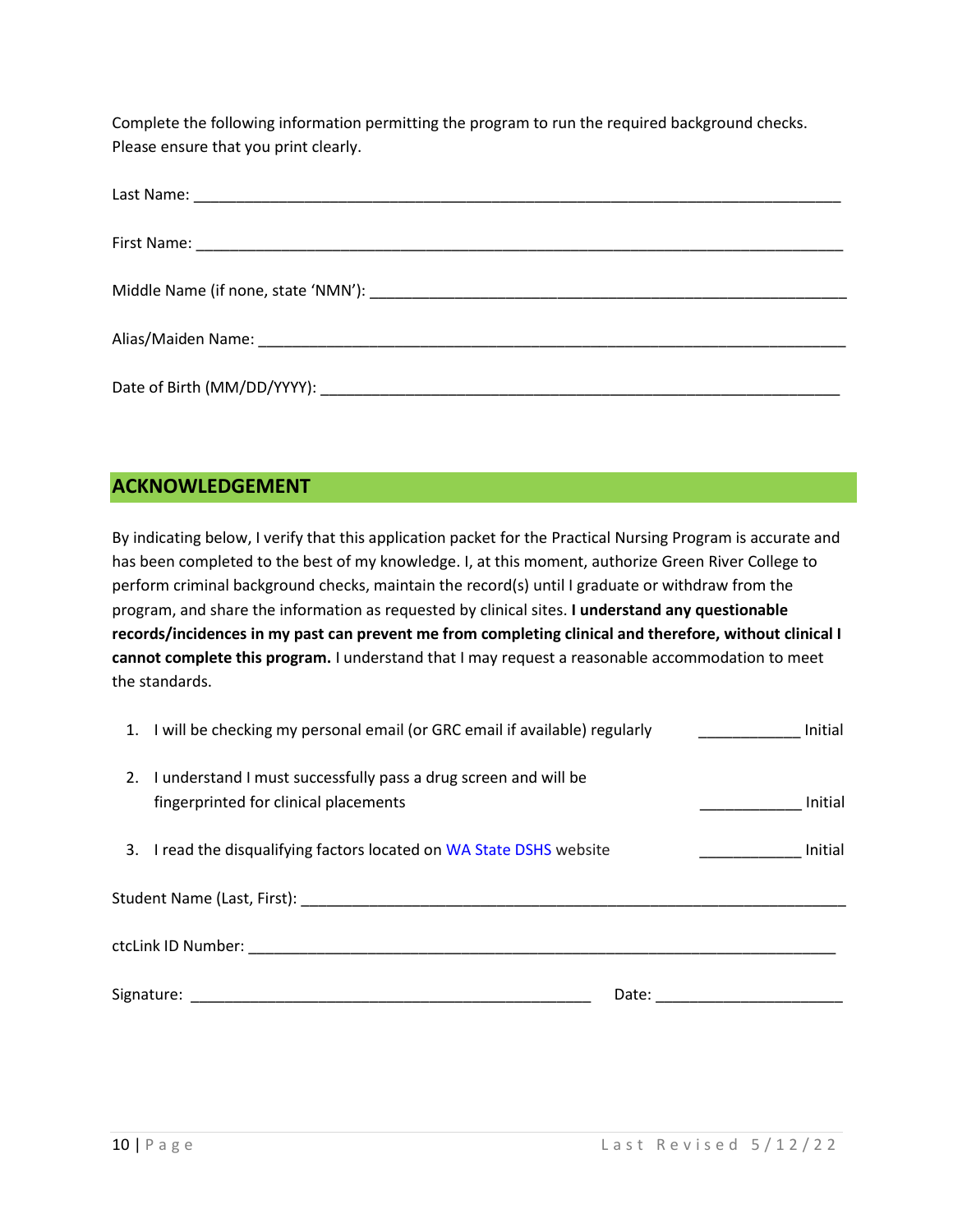### **TRANSCRIPT EVALUATION REQUEST**

#### **INSTRUCTIONS**

If you did not complete all of the prerequisites here at Green River College or have not had your transcript official evaluated already, then please fill out the information below. Green River College does NOT evaluate faxed or previously opened transcripts. **As we wait for your official transcripts, please attach your unofficial transcripts to your application.**

For students seeking to enroll in the MA-LPN option please make sure that you include your transcripts from your approved MA-C educational training program.

Requested transcript by mail

- ❑ I requested my official transcripts to be mailed, and am placing them in this application (sealed in original envelopes) from all institutions.
- ❑ I requested my official transcripts to be mailed, and they have been sent directly to **Green River College Enrollment Services c/o: Admission/PN Nursing Application 12401 SE 320th St. Auburn, WA. 98092-3622**

Request transcript electronically

 $\Box$  I requested my official transcripts to be sent electronically, and they have been sent directly to **Green River College Enrollment Services c/o: Admission/PN Nursing Application 12401 SE 320th St. Auburn, WA. 98092-3622**

List ALL institutions for which you have submitted transcripts that need to be evaluated:

| <b>Name of Institution</b> | <b>Method of Transmission   Date Form Requested</b><br>(Email or Electronic) | (MM/YYYY) |
|----------------------------|------------------------------------------------------------------------------|-----------|
|                            |                                                                              |           |
|                            |                                                                              |           |
|                            |                                                                              |           |
|                            |                                                                              |           |
|                            |                                                                              |           |
|                            |                                                                              |           |
|                            |                                                                              |           |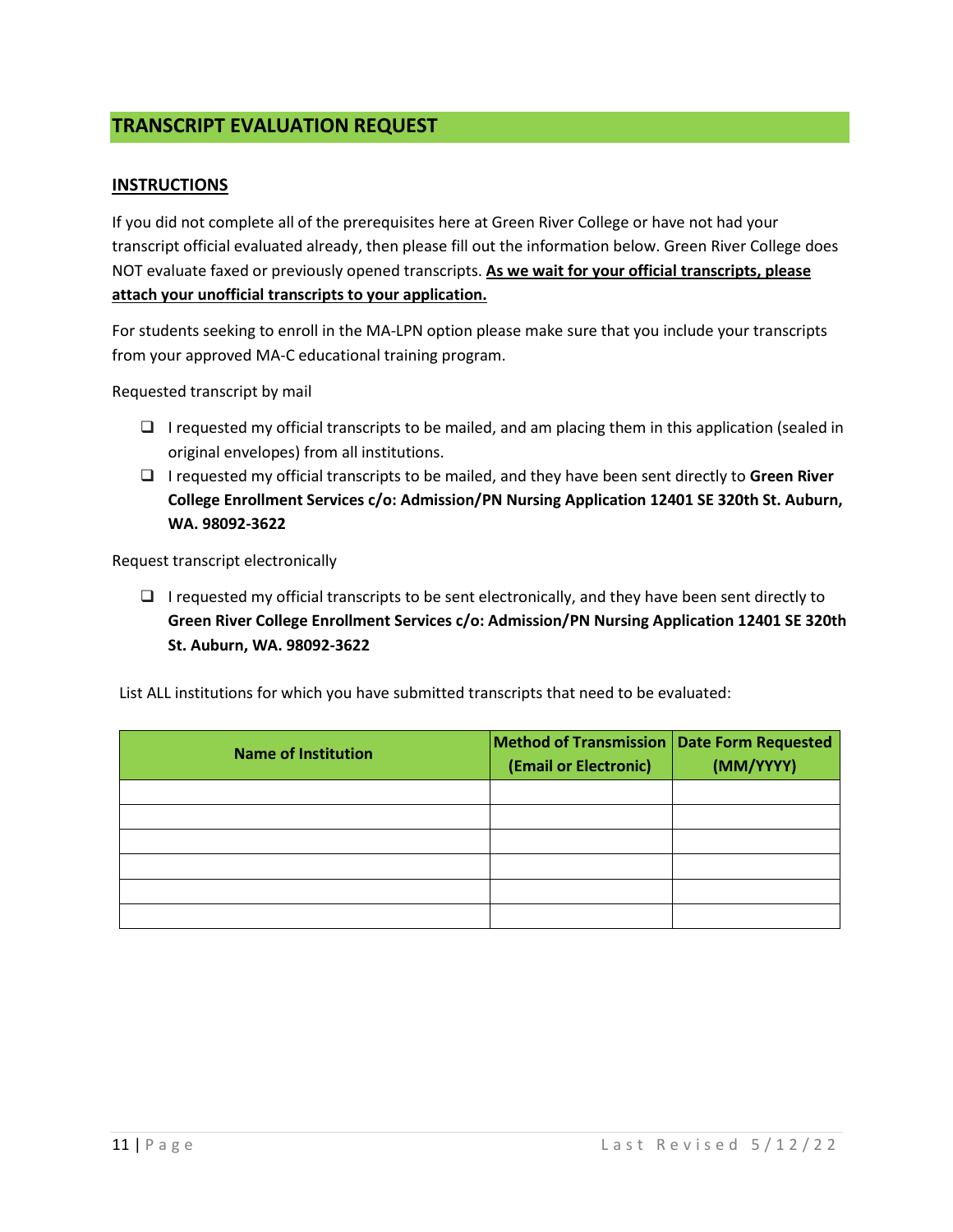## **DOUBLE CHECK THAT ALL IS INCLUDED IN YOUR APPLICATION**

- ❑ Apply to Green River College: [https://www.greenriver.edu/students/academics/getting-started/.](https://www.greenriver.edu/students/academics/getting-started/) Once an application is submitted, a ctcLink identification (ID) number will be issued through the email the applicant applied with.
- ❑ **Color copy of valid photo ID** acceptable IDs include a driver's license or any state-issued photo ID.
- ❑ Complete the required prerequisite courses with a 2.5 (B-) GPA or higher. *Refer to page 2.*
- ❑ Complete a two-page essay (to be included in your application packet), typed in Times New Roman, double spaced, size 12 font with 1-inch margins answering the following prompt: *As nurses we serve diverse populations including but not limited to those from different races, ethnicities, gender, sexual orientation, ability status and socioeconomic status. We are responsible to provide competent care that addresses the unique needs of all those we serve. What does providing Culturally Competent Care mean to you? Refer to page 3.*
- ❑ Submit proof of AHA BLS Certification. Must be **Healthcare Provider BLS card certified by the American Heart Association (AHA BLS)** to apply. Please note that this is different from the standard CPR and can take up to 1 week to complete. It is your responsibility to maintain current AHA BLS certification throughout the program. *Refer to page 7.*
- ❑ Successfully complete the background check, drug screening and acknowledgement forms. **DO NOT RUN THE BACKGROUND CHECK/PERFORM DRUG SCREENING AT THIS TIME.** *Refer to pages 9-10.*
- ❑ Submit copies of up-to-date immunization tests. *Refer to pages 6-7.*
- ❑ Submit proof of personal health insurance. *Refer to page 7.*
- ❑ Submit a 1-page resume **describing** the specific activities and responsibilities of your professional and academic experiences, please do more than just list them. Include any activities, certifications, and skills relevant to health care. The font size needs to be 12-point Arial or Times New Roman with 1- inch margins across the page. *Refer to page 4.*
- ❑ For those seeking to complete the MA to LPN option, submit a copy of your active, unencumbered Washington State MA licensure information and a copy of your transcripts demonstrating proof of graduation from an approved MA-C educational program. *Refer to page 8.*
- ❑ For HEET students, submit your participant verification letter. *Refer to page 8.*
- ❑ Submit any relevant licensure information if seeking bonus points. *Refer to page 4 and 8.*
- ❑ Submit **official transcript(s)** from every college or university (except Green River College) that you have taken any of the prerequisites at. *Refer to pages 2 & 11.* Transcript evaluations can take up to 6-8 weeks to be reviewed. If you have transcripts sent, it MUST stay in the original sealed envelope unopened.
- ❑ Submit **unofficial transcript(s)** from every college or university with your application, this will allow us to begin processing the application while we wait for official transcripts.

#### **Email all application materials in PDF form** to the Office of the Registrar, [RegistrarsOffice@greenriver.edu](mailto:RegistrarsOffice@greenriver.edu)

**Applications will be accepted beginning 5/16/2022 & must be received by 4:00 pm on 07/08/2022. Applicants will be notified of acceptance into the program during the week of 08/01/2022. Admitted students and the top 10 waitlisted applicants are required to attend an all-day mandatory orientation held 08/17/2022.Those who fail to attend forfeit their seat to the next applicant on the waitlist. Classes will begin on 09/19/2022.**